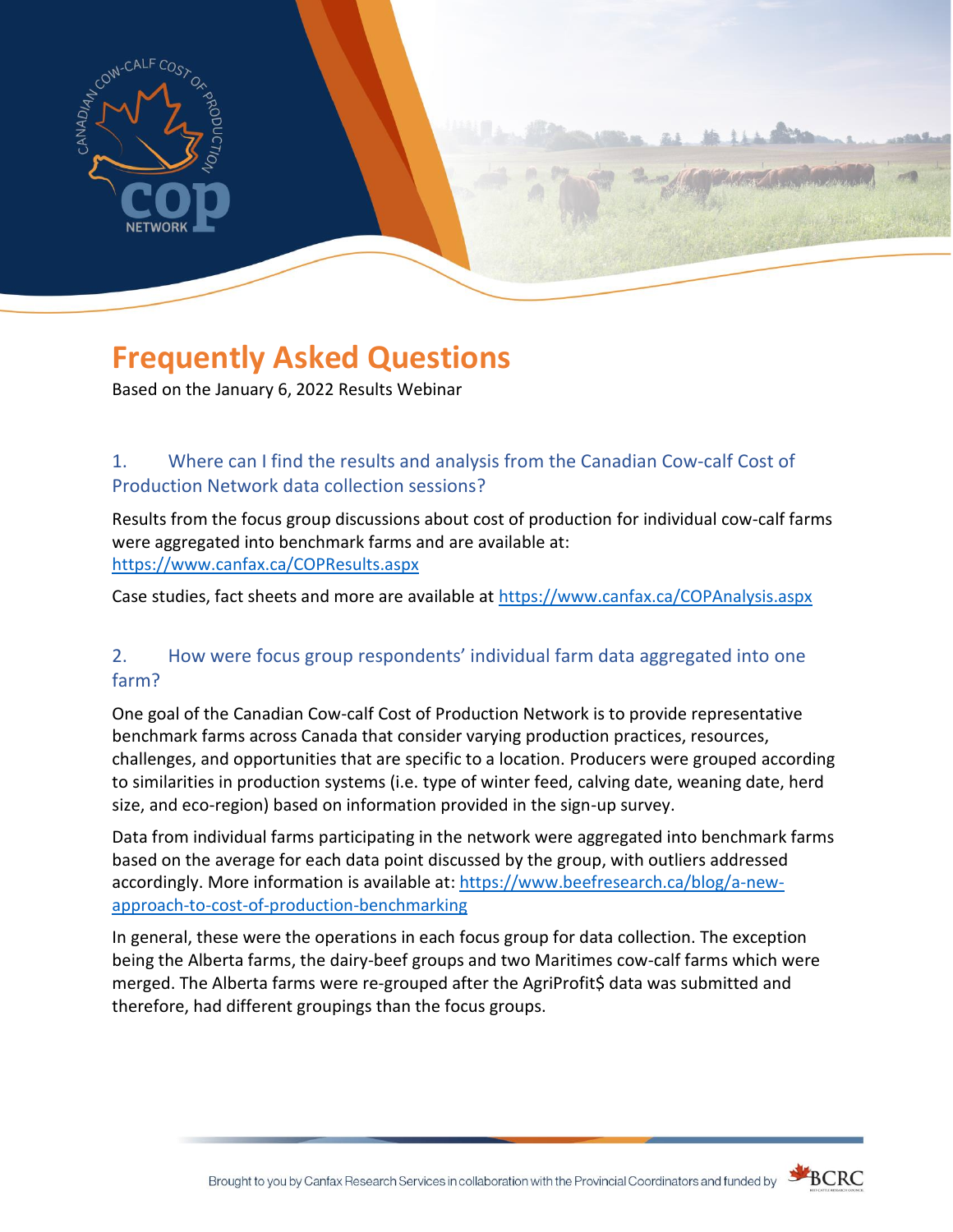## 3. How were the farm locations identified in the map?

Benchmark farms were grouped by production system criteria when they signed up. Farms located in similar ecoregions, where possible, where kept together to create a benchmark farm. The points on the map are a mid-point (within the same soil zone) from the postal codes of the contributing operations. With 28 farms completed, and a total of 56 planned, the goal is to obtain coverage across Canada for the many eco-regions that exist.

# 4. With respect to the results, why does it appear that Eastern Canada have higher calf death loss than Western Canada, but weaned more calves per 100 cows?

Eastern Canada has higher conception rates and a higher number of calves alive after 24 hours per 100 cows. These factors offset the impact of higher calf death loss (24 hours after birth to weaning) and resulted in more calves weaned per 100 cows than Western Canada.

#### 5. How were the benefits and costs modelled for the future farm scenario in which the grazing season was extended through rotational grazing?

The benefits include reduced winter feed cost, reduced labour cost for winter feeding, and additional revenue from selling surplus forage production.

Costs accounted for additional weekly labour for rotating animals in different grazing areas, up front investments in portable electric fencing, and depreciation of the fencing system.

Cattle and grain prices and crop yields were kept constant with the 2020 baseline and results were modeled going out five years. Consequently, the model assumes that debt is being paid off and not added to. Therefore, capital costs tend to decline in all scenarios.

# 6. Are the different farming mindsets regarding goals and risk tolerance correlated with the age of the respondent?

Demographic data were not collected from COP Network participants so correlations between goals, risk tolerance and demographic information (e.g. age, gender) were not calculated. The goal of the mindset survey was to complement economic data collection, recognizing that while some practices on-farm may prove more profitable on paper, they may not be practical for every producer when goals and risk tolerance are so varied between individuals.

# 7. With so much uncertainty reported by network respondents around monetizing ecosystem services in Canada, how do ranchers obtain payments for ecosystem services?

While still in its infancy, several programs are emerging to monetize ecosystem services in Canada. For example, [reverse auctions used to incentivize wetland restoration](https://www.assiniboinewatershed.com/what-we-re-doing/wetland-restoration) in [Saskatchewan,](https://www.assiniboinewatershed.com/what-we-re-doing/wetland-restoration) [Alberta's Agriculture Carbon](https://www.alberta.ca/agricultural-carbon-offsets.aspx) offset program, the [Federal Ecological Gifts](https://www.canada.ca/en/environment-climate-change/services/environmental-funding/ecological-gifts-program/overview.html)  [program,](https://www.canada.ca/en/environment-climate-change/services/environmental-funding/ecological-gifts-program/overview.html) and Natu[re Conservancy of Canada's conservation agreements](https://www.natureconservancy.ca/en/what-you-can-do/other-ways-to-help/give-land/conservation-agreement.html#:~:text=A%20conservation%20agreement%20is%20a,the%20species%20that%20live%20there.) [\(Pogue et al.,](https://www.sciencedirect.com/science/article/pii/S2212041620301145) 2020).